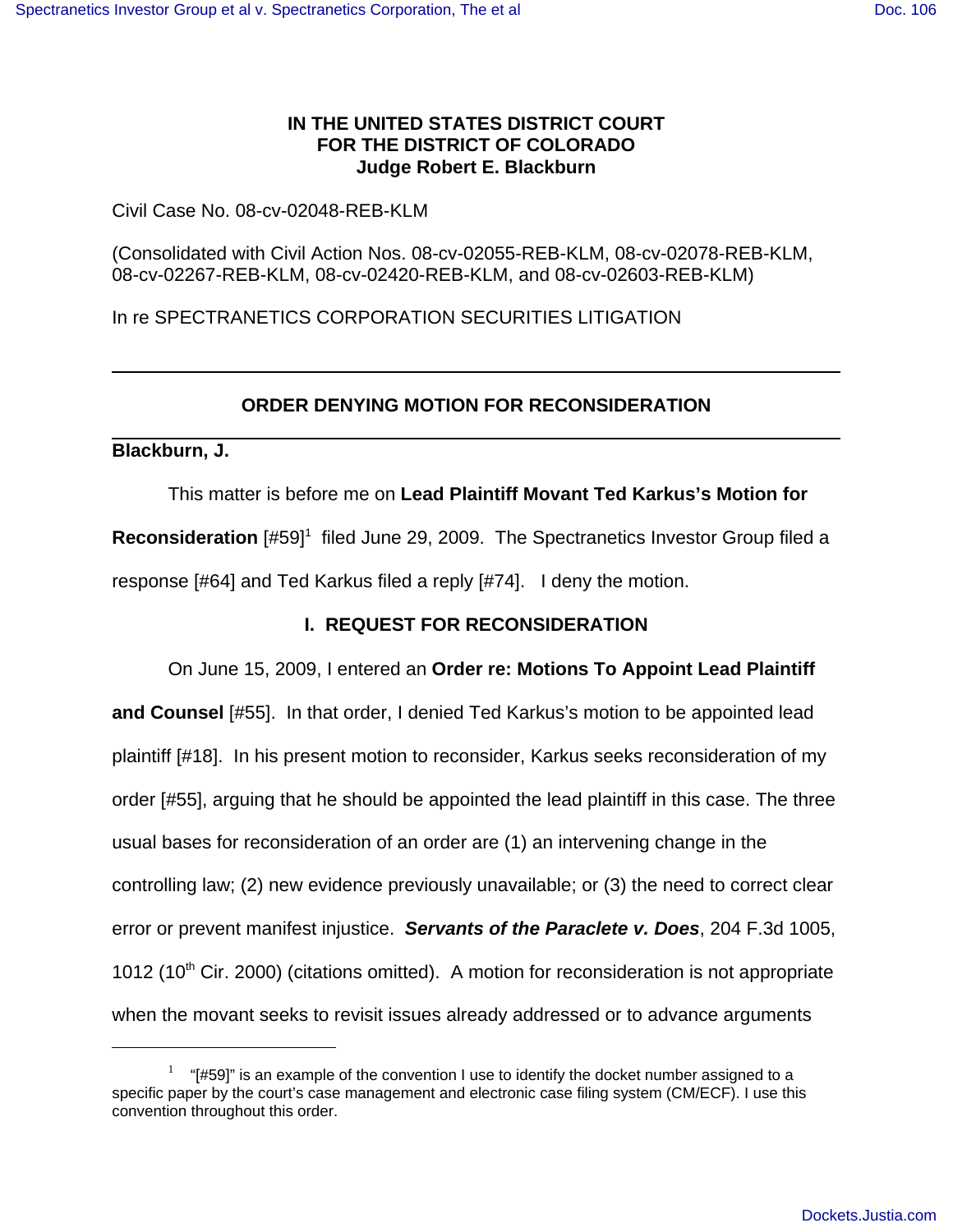that could have been raised in prior briefing. *Id*. Karkus argues that I should reconsider my previous order [#55] to correct clear error and prevent manifest injustice.

15 U.S.C. § 78u-4(a)(3)(B)(iii) provides the three key factors a court must consider when determining what person or group of persons should be appointed lead plaintiff in a proposed class action case involving allegations of securities fraud subject to the requirements of the Private Securities Litigation Reform Act of 1995 (PSLRA). The key factor at issue here is a determination of which plaintiff seeking appointment as lead plaintiff in this case "has the largest financial interest in the relief sought by the class." 15 U.S.C. § 78u-4(a)(3)(B)(iii)(l).

In his motion for appointment as lead plaintiff [#18], Karkus sought, as an individual, to be appointed as lead plaintiff. Karkus's reply in support of that motion demonstrated that Karkus, as an individual, made some investments in Spectranetics stock. In addition, Forrester Financial, LLC, a New Jersey LLC, also made investments in Spectranetics stock. For the purposes of determining which proposed lead plaintiff has the largest financial interest in the relief sought by the class, Karkus argued that the shares owned by Karkus, as an individual, and by Forrester, as an LLC, should be considered together because Forrester Financial, LLC, is "his wholly owned and controlled LLC." *Karkus reply* [#29], p. 3. Karkus asserts that a combined consideration of his individually owned shares and the shares owned by Forrester is appropriate because Forrester's losses flowed directly to Karkus, and Karkus "has the full power and authority . . . to seek recovery of the significant losses he suffered in both his individual and Forrester accounts." *Id*., p. 5.

In my order denying Karkus's motion [#18] for appointment as lead plaintiff, I concluded, *inter alia*, as follows:

2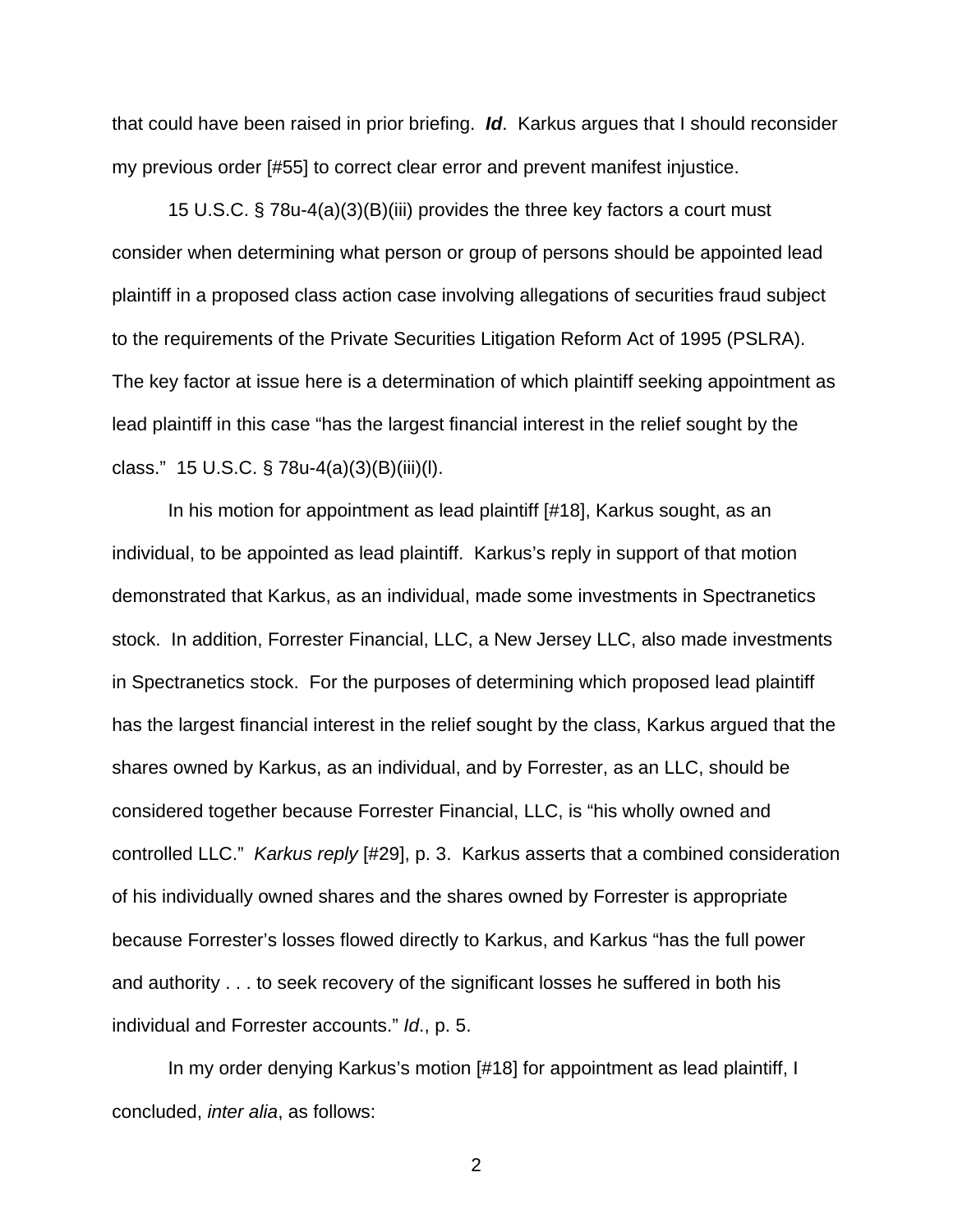On the present record, I cannot determine the level of Karkus's financial interest in the relief sought by the proposed class. The only way to conclude that Karkus has the largest financial interest in the relief sought by the putative plaintiff class is to conflate the interests of two distinct legal entities, Karkus and Forrester, and to treat the two entities as Karkus individually. It may well be that Forrester's alleged losses effectively flow through to Karkus. However, even if that is true, it still would be improper simply to disregard the legal distinction between Karkus as an individual and the separate legal entity of Forrester Financial, LLC. In effect, Karkus seeks to have Forrester Financial LLC, act as a co-lead plaintiff *sub silentio*. For good reason, there is no authority for the appointment of a silent co-lead plaintiff. I conclude that Karkus has not established that he, as an individual, has the largest financial interest in the relief sought by the putative plaintiff class because he has not demonstrated the amount of his financial interest, as distinguished from that of Forrester. Absent sufficient evidence to demonstrate the level of Karkus's financial interest in the relief sought by the proposed class, Karkus is not entitled to the benefit of the rebuttable presumption that he is the most adequate plaintiff. 15 U.S.C. § 78u-4(a)(3)(B)(iii).

*Order re: Motions To Appoint Lead Plaintiff and Counsel* [#55], filed June 15, 2009, pp.

8-9. In his present motion, Karkus argues that my conclusion, quoted above,

constitutes clear error and manifest injustice. I disagree.

Karkus argues that established authority consistent with the holding in *Grubb v. FDIC*, 868 F.2d 1151 (10<sup>th</sup> Cir. 1989), supports his contention that Karkus and Forrester should be considered together for the purpose of the lead plaintiff analysis under 15 U.S.C. § 78u-4. In *Grubb*, the United States Court of Appeals for the Tenth Circuit held that an individual had standing to pursue securities fraud claims under Section 10(b) of the Securities Exchange Act of 1934, 15 U.S.C. § 78j(b), and Rule 10(b)(5) of the Securities and Exchange Commission, 17 C.F.R. § 240.10b-5, even though the record owner of the securities in question was a holding company and not the individual plaintiff. 868 F.2d at 1162. Grubb, the individual plaintiff, acting with one other person, "formed the holding company as sole shareholders, *after* . . . the alleged representations" were made. *Id*. (emphasis in original). The holding company was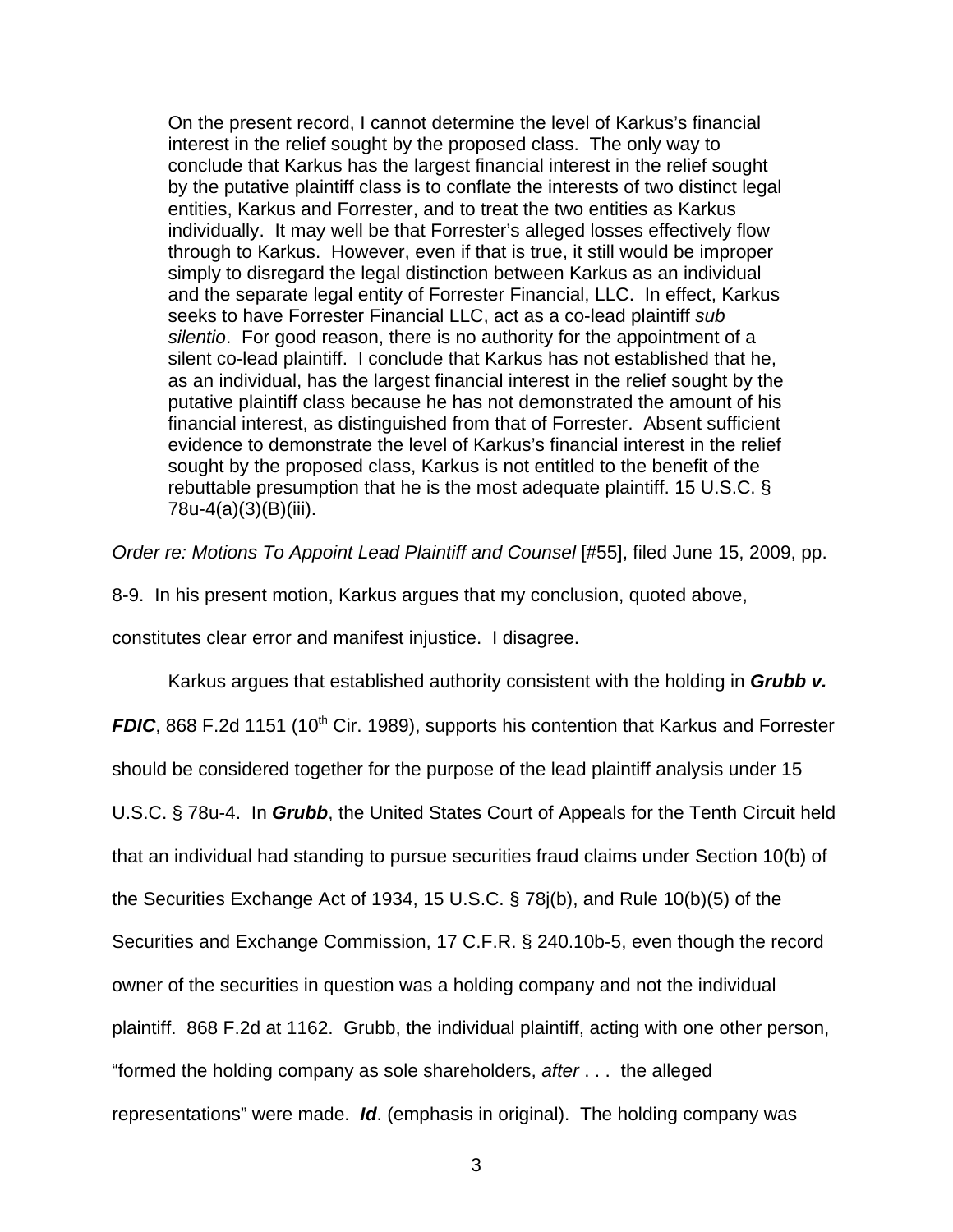formed "for the sole purpose of buying" the securities in question. *Id*. Given these and other circumstances, the *Grubb* court concluded that Grubb, as an individual, had standing to assert securities fraud claims because "(l)ooking at this transaction realistically, we believe the above factors indicate that Grubb was the actual purchaser" of the securities in question. *Id*. The court noted, however, that "being the sole shareholder of the defrauded company does not alone confer standing upon that shareholder as an individual . . . ." *Id*. n. 14.

Notably, *Grubb* concerned Gurbb's standing to assert securities fraud claims and not a determination of Grubb's suitability as a lead plaintiff in a securities fraud class action. Karkus argues that if Grubb had standing to assert securities fraud claims on his own behalf, even though the securities in question were owned by a holding company, then Karkus properly can seek designation as lead plaintiff based on Karkus's individual ownership of Specranetics stock combined with Forrester's holdings of Spectranetics stock.

Assuming that the standing analysis in *Grubb* is instructive on the issue of a determination of the proper lead plaintiff under 15 U.S.C. § 78u-4, the *Grubb* analysis does not support Karkus's position. Again, the *Grubb* court concluded that "being the sole shareholder of the defrauded company does not alone confer standing upon that shareholder as an individual . . . ." *Id*. n. 14. Further, the *Grubb* court relied, *inter alia*, on the fact that the holding company at issue in *Grubb* was formed "for the sole purpose of buying" the securities in question and was formed after the alleged misrepresentations in question were made. *Id*. at 1162. Karkus relies on his sole ownership of Forrester as the basis for his contention that he should be permitted to combine his losses, as an individual, and Forrester's losses, as an LLC, to establish that

4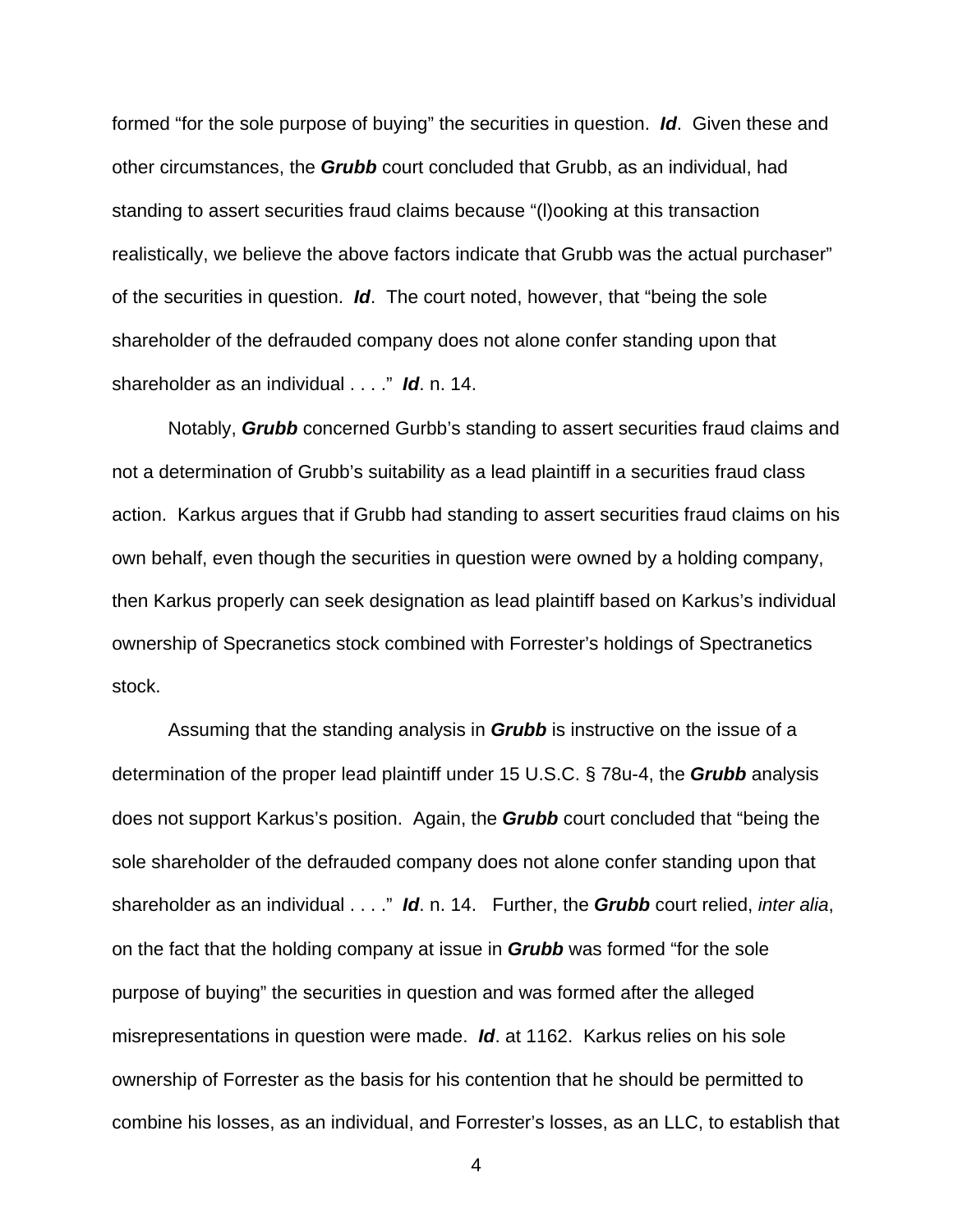Karkus has the largest financial interest in the relief sought by the class. Notably, there is no indication in the record that Forrester Financial LLC was formed for the sole purpose of buying Spectranetics stock or that it was formed after the alleged misrepresentations at issue in the present case were made. Karkus does not cite other factors as additional support for his contention that the alleged losses of Karkus and Forrester should be considered together in the lead plaintiff analysis. If being the sole shareholder of Forrester, without more, does not confer standing on Karkus under the standing analysis adopted in *Grubb*, then the *Grubb* standing analysis does nothing to support Karkus's contention that he should be permitted, as an individual, to combine his own losses and Forrester's losses to show that Karkus, acting as an individual only, has the largest financial interest in the relief sought by the class.

Again, in my previous order [#55], I concluded that

Karkus has not established that he, as an individual, has the largest financial interest in the relief sought by the putative plaintiff class because he has not demonstrated the amount of his financial interest, as distinguished from that of Forrester. Absent sufficient evidence to demonstrate the level of Karkus's financial interest in the relief sought by the proposed class, Karkus is not entitled to the benefit of the rebuttable presumption that he is the most adequate plaintiff. 15 U.S.C. § 78u-4(a)(3)(B)(iii).

Given the holding in *Grubb* and my review of Karkus's arguments in his motion to

reconsider and his reply, I conclude that the determination I made in my **Order re:**

**Motions To Appoint Lead Plaintiff and Counsel** [#55] filed June 15, 2009, is not clear

error and reconsideration of that order is not necessary to prevent manifest injustice.

Karkus's motion for reconsideration [#59] is denied.

# **II. REQUEST FOR CERTIFICATION UNDER 28 U.S.C. § 1292(b)**

If I deny Karkus's request for appointment as lead counsel, as I have, Karkus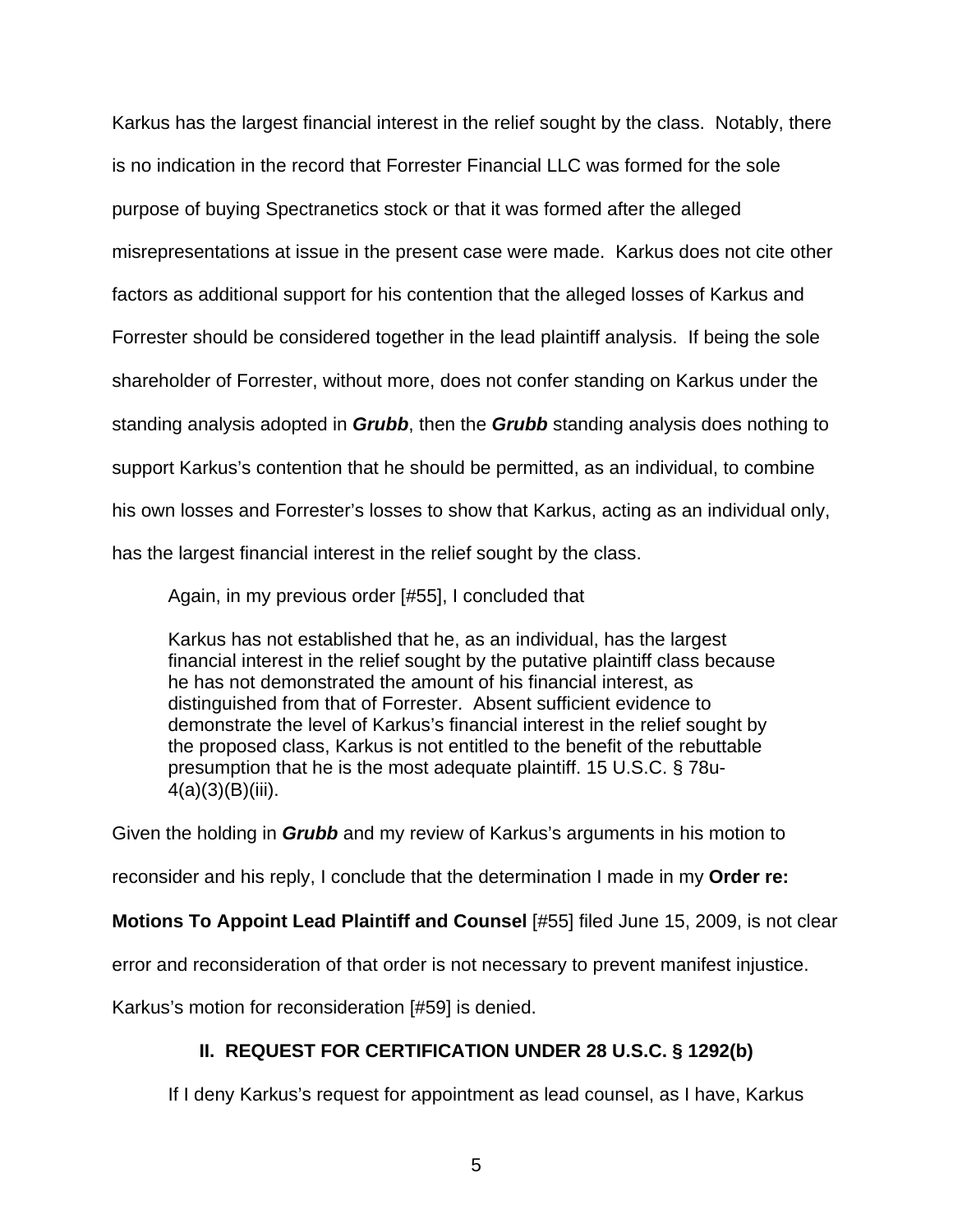asks that I certify this order, and my previous order [#55] denying his motion for appointment as lead plaintiff, for an immediate appeal under 28 U.S.C. § 1292(b). Section 1292(b) provides:

> When a district judge, in making in a civil action an order not otherwise appealable under this section, shall be of the opinion that such order involves a controlling question of law as to which there is substantial ground for difference of opinion and that an immediate appeal from the order may materially advance the ultimate termination of the litigation, he shall so state in writing in such order. . . .

The terms of the statute admit of four criteria that must be satisfied before an issue may be certified for pretrial appeal: (1) the action must be a civil action; (2) the court must conclude that the order involves a controlling question of law; (3) there must be substantial ground for difference of opinion as to the resolution of that question; and (4) it must appear that an immediate appeal from the order may materially advance the ultimate termination of the litigation. *In re Grand Jury Proceedings June 1991*, 767 F.Supp. 222, 223 (D. Colo. 1991). I have discretion in determining whether to certify an order for interlocutory appeal under the statute. *See Swint v. Chambers County Commission*, 514 U.S. 35, 47, 115 S.Ct. 1203, 1210, 131 L.Ed.2d 60 (1995); *Etienne v. Wolverine Tube, Inc.*, 15 F.Supp.2d 1060, 1062 (D. Kan. 1998). Appeal certification under § 1292(b) "should be limited to extraordinary cases in which extended and expensive proceedings probably can be avoided by immediate final decision of controlling questions encountered early in the action." *State of Utah By and Through Utah State Dept. of Health v. Kennecott Corp., 14 F.3d 1489, 1495 (10<sup>th</sup> Cir. 1994)* (citation and internal quotation omitted).

Assuming *arguendo* that the first three criteria of the statute are satisfied here, I conclude that Karkus has not shown that certifying an interlocutory appeal in this case

6